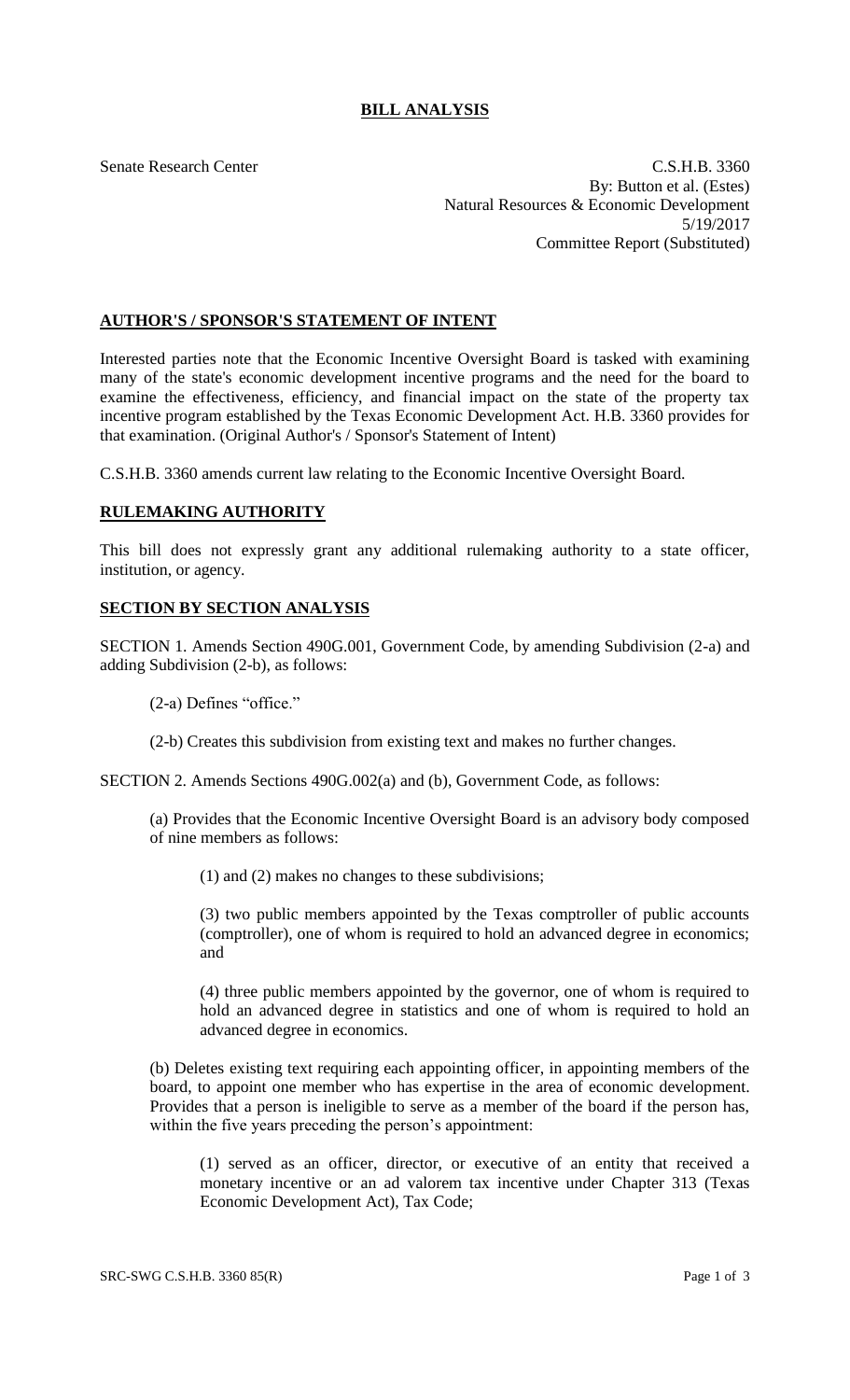(2) accepted compensation to represent a person or entity that sought a monetary incentive or an ad valorem tax incentive under Chapter 313, Tax Code; or

(3) accepted compensation to represent a state agency, local government, school district, or economic development corporation with the authority to grant a monetary incentive or an ad valorem tax incentive under Chapter 313, Tax Code.

SECTION 3. Amends Chapter 490G, Government Code, by adding Section 490G.0055, as follows:

Sec. 490G.0055. REVIEW OF PROGRAM ESTABLISHED BY TEXAS ECONOMIC DEVELOPMENT ACT; PERFORMANCE MATRIX. (a) Requires the board to examine the effectiveness, efficiency, and financial impact on this state of the ad valorem tax incentive program (program) established by Chapter 313, Tax Code, including whether that chapter is being implemented by school districts (districts) and the comptroller in such a way as to accomplish the purposes of that chapter as expressed in Section 313.003 (Publication of Notice for Laws Primarily Affecting Persons) of that chapter and comply with the intent of the legislature in enacting that chapter as expressed in Section 313.004 (Proof of Publication or Posting) of that chapter.

(b) Requires the board to develop a performance matrix that clearly establishes the economic performance indicators, measures, and metrics that will guide the board's evaluation of the program.

(c) Requires the comptroller to provide to the board on request information concerning the program as necessary to enable the board to perform the board's duties under this chapter (Economic Incentive Oversight Board).

SECTION 4. Amends the heading to Section 490G.006, Government Code, to read as follows:

Sec. 490G.006. SCHEDULE OF REVIEW OF STATE INCENTIVE PROGRAMS; RECOMMENDATION TO LEGISLATIVE AUDIT COMMITTEE.

SECTION 5. Amends Chapter 490G, Government Code, by adding Section 490G.0065, as follows:

Sec. 490G.0065. SCHEDULE OF REVIEW OF PROGRAM ESTABLISHED BY TEXAS ECONOMIC DEVELOPMENT ACT. (a) Requires the board to develop a schedule for the review of the program established by Chapter 313, Tax Code, for the purpose of making recommendations concerning the effectiveness and efficiency of the program to the Texas Economic Development and Tourism Office (TEDTO) and reporting the findings and recommendations resulting from the review to the legislature as required by Section 490G.007 (Biennial Report). Requires the board to review and make findings and recommendations regarding the program according to the review schedule.

(b) Requires the board, on request, to provide to the governing body of a district or the comptroller any recommendations submitted to TEDTO under Subsection (a) concerning the program.

SECTION 6. Amends Section 490G.007, Government Code, to require the board, not later than January 1 of each odd-numbered year, to submit to certain government officials a report containing findings and recommendations resulting from each review of state incentive programs and funds and of the program established by Chapter 313, Tax Code, conducted by the board under this chapter during the preceding two calendar years.

SECTION 7. Requires that a serving board member who would have been ineligible for appointment under Section 490G.002(b), as amended by this Act, cease to be a board member as of the effective date of this Act.